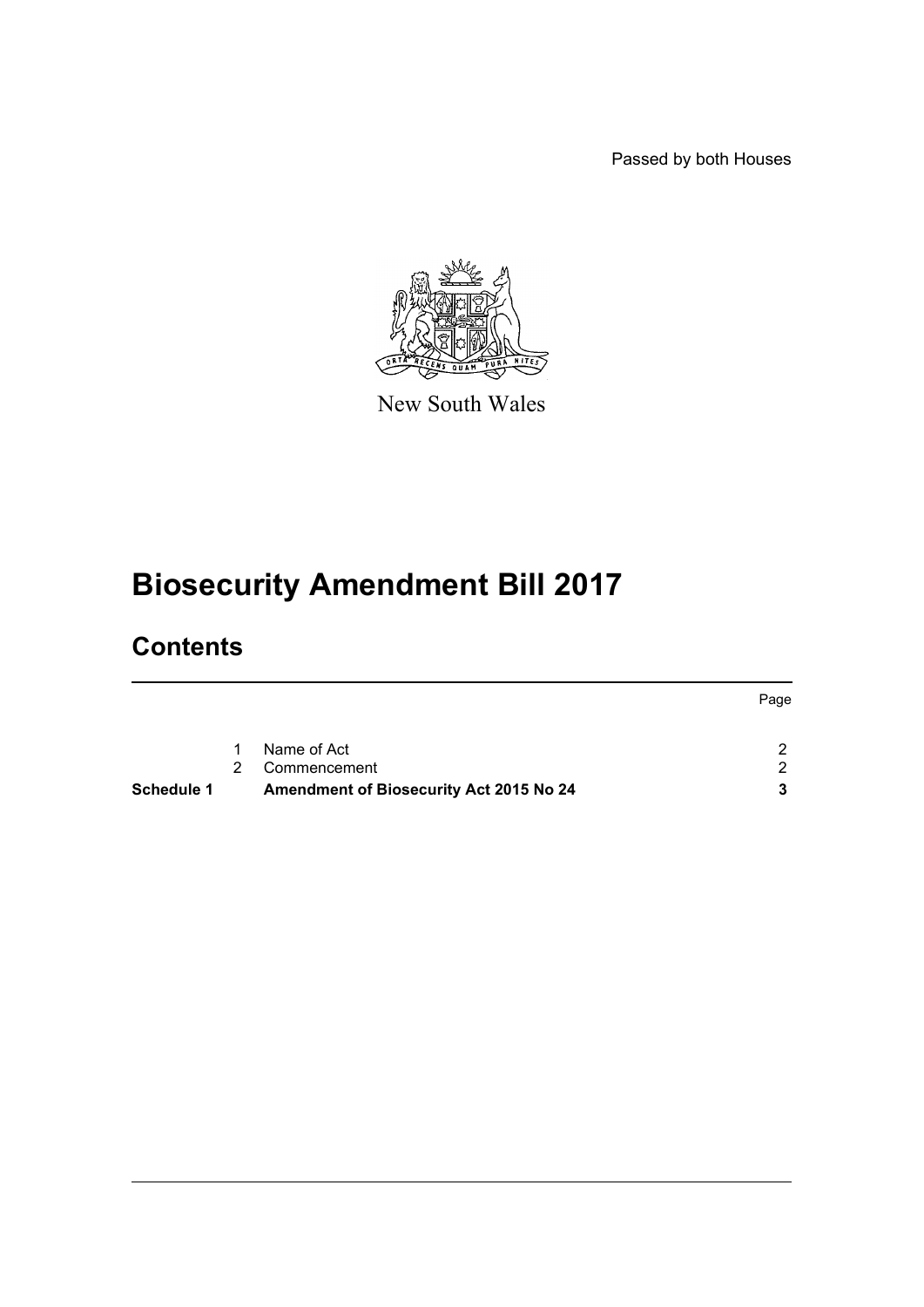*I certify that this PUBLIC BILL, which originated in the LEGISLATIVE COUNCIL, has finally passed the LEGISLATIVE COUNCIL and the LEGISLATIVE ASSEMBLY of NEW SOUTH WALES.*

*Legislative Council 2017* *Clerk of the Parliaments*



New South Wales

# **Biosecurity Amendment Bill 2017**

Act No , 2017

An Act to amend the *Biosecurity Act 2015* to make further provision with respect to biosecurity certifiers, biosecurity auditors, accreditation authorities, fees, evidentiary certificates and biosecurity orders.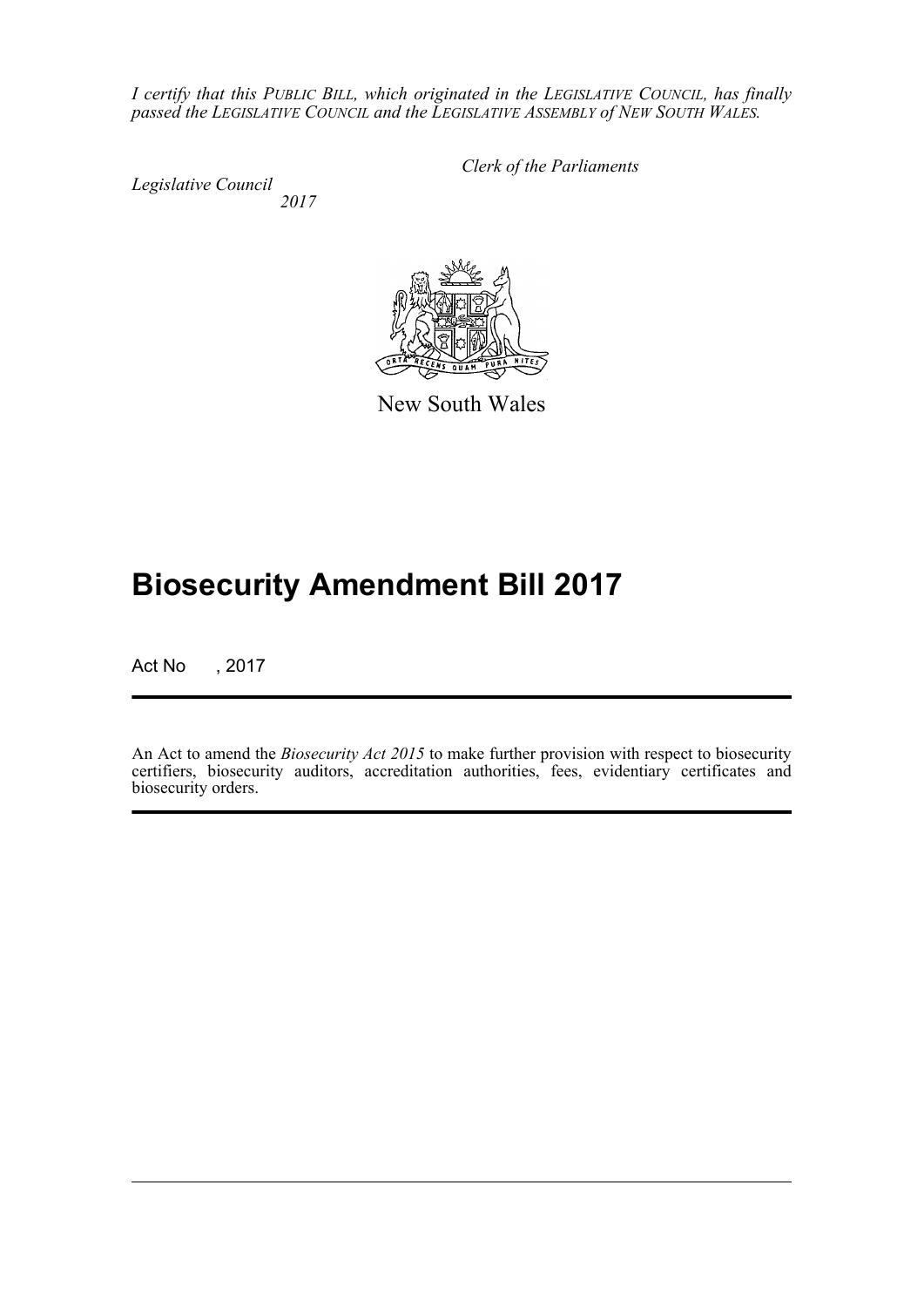# <span id="page-2-0"></span>**The Legislature of New South Wales enacts:**

# **1 Name of Act**

This Act is the *Biosecurity Amendment Act 2017*.

# <span id="page-2-1"></span>**2 Commencement**

This Act commences on the date of assent to this Act.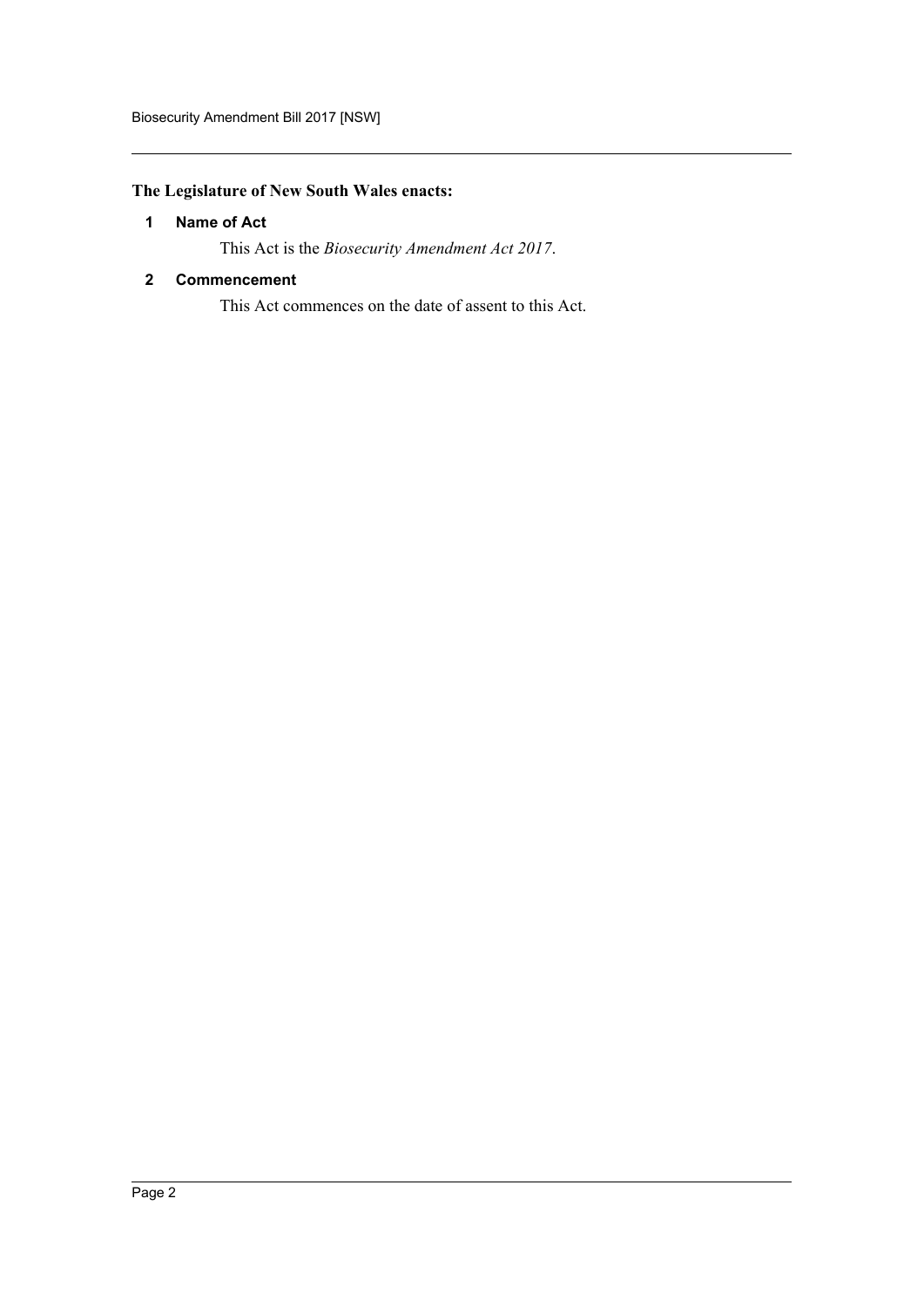# <span id="page-3-0"></span>**Schedule 1 Amendment of Biosecurity Act 2015 No 24**

# **[1] Section 7 General definitions**

Insert in alphabetical order:

*identified individual*, with respect to a function of a biosecurity certifier or a biosecurity auditor, means an individual who is notified to the responsible accreditation authority as an individual who is to carry out that function for the biosecurity certifier or biosecurity auditor.

# **[2] Section 184A**

Insert after section 184:

# **184A Fee for biosecurity certificate**

- (1) An authorised officer who prepares a biosecurity certificate may charge the person seeking the biosecurity certificate a fee for preparing the certificate.
- (2) The fee charged is to be an amount provided for by, or calculated in accordance with, the regulations.
- (3) The fee is, for the purposes of this Act:
	- (a) a recoverable amount that is payable to the Secretary, and
	- (b) recoverable from the person seeking the biosecurity certificate.
	- **Note.** See Part 20, which provides for the recovery of recoverable amounts.
- (4) Except as provided by subsections  $(1)$ –(3), the fee for the preparation of a biosecurity certificate is the fee agreed between the biosecurity certifier and the person seeking the biosecurity certificate.

# **[3] Section 187 Provision of false or misleading information to biosecurity certifier**

Omit section 187 (5). Insert instead:

(5) In this section:

*biosecurity certifier* includes an identified individual with respect to the issuing of biosecurity certificates by a biosecurity certifier.

# **[4] Section 190 Issue or alteration of biosecurity certificate by unauthorised person**

Insert ", or an identified individual with respect to the issuing of biosecurity certificates by a biosecurity certifier," after "biosecurity certifier" wherever occurring in section 190 (1) and (2).

#### **[5] Section 192 Accreditation policy**

Omit section 192 (2) (a). Insert instead:

- the qualifications, skills, knowledge and experience required with respect to the issue of biosecurity certificates by biosecurity certifiers accredited by the accreditation authority,
- (a1) the suitability of individuals to carry out the function of issuing biosecurity certificates for biosecurity certifiers accredited by the accreditation authority,

# **[6] Section 193 Effect of accreditation**

Omit section 193 (1). Insert instead:

(1) Accreditation as a biosecurity certifier authorises the biosecurity certifier to issue biosecurity certificates.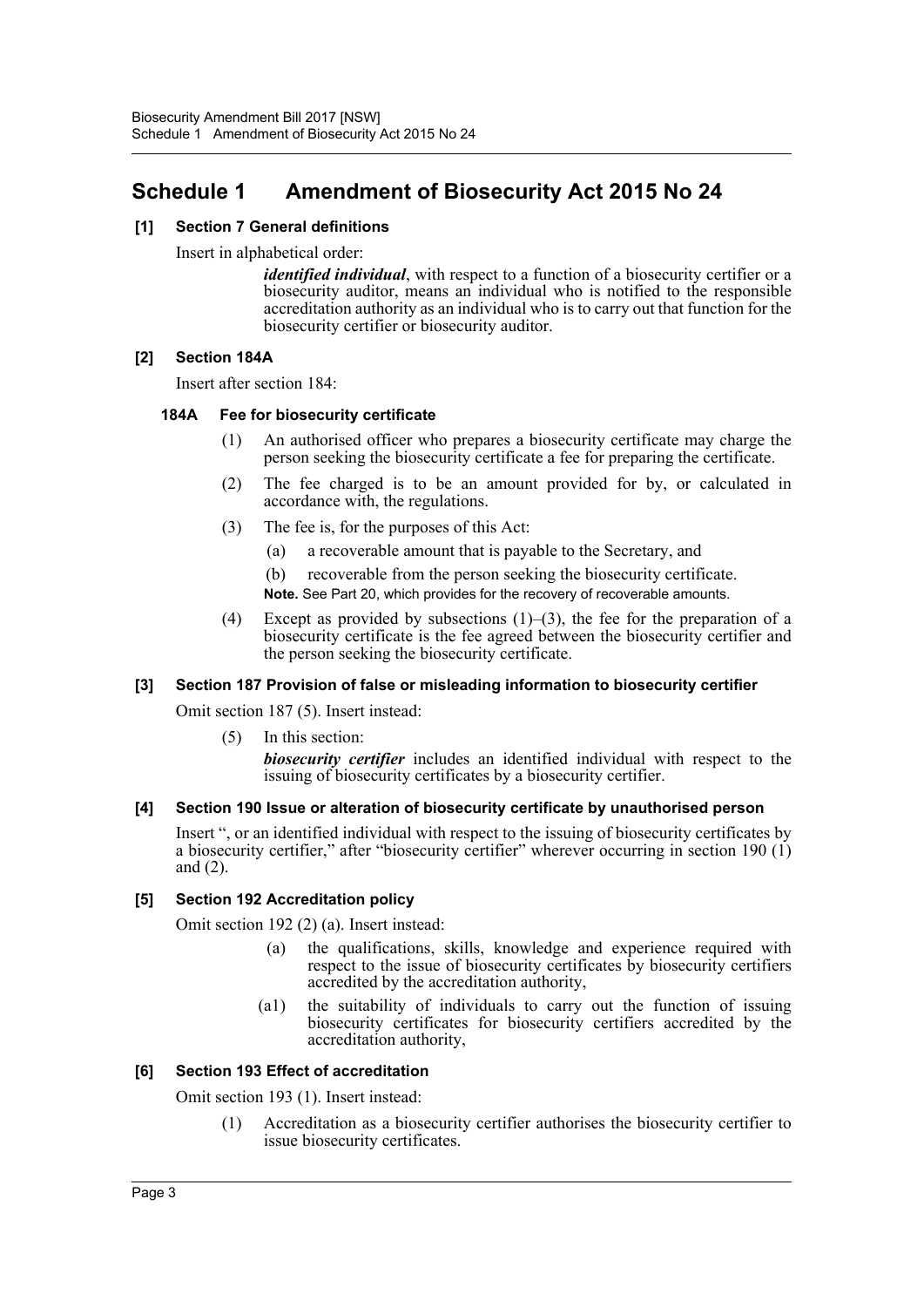# **[7] Section 193 (4)**

Omit the subsection. Insert instead:

(4) Nothing in this Act authorises or requires a biosecurity certifier to act in contravention of the conditions or limitations of the biosecurity certifier's accreditation as a biosecurity certifier.

# **[8] Section 197 Grant or refusal of accreditation**

Omit section 197 (2) (b). Insert instead:

(b) if the accreditation authority is not satisfied that the applicant can ensure that the issue of biosecurity certificates by the applicant will be carried out only by individuals who are suitable and have the qualifications, skills, knowledge and experience required by the accreditation authority's accreditation policy, or

# **[9] Section 201 Grant or refusal of renewal application**

Omit section 201 (2) (b). Insert instead:

(b) if the accreditation authority is not satisfied that the applicant can ensure that the issue of biosecurity certificates by the applicant will be carried out only by individuals who are suitable and have the qualifications, skills, knowledge and experience required by the accreditation authority's accreditation policy, or

# **[10] Section 204A**

Insert after section 204:

#### **204A Condition that work be carried out only by individuals**

It is a condition of the accreditation of a biosecurity certifier that the issue of biosecurity certificates by the biosecurity certifier will be carried out only by an individual:

- (a) with the qualifications, skills, knowledge and experience required by the responsible accreditation authority's accreditation policy, and
- (b) who is the biosecurity certifier or who is an identified individual with respect to the issuing of biosecurity certificates for the biosecurity certifier.

#### **[11] Section 205 Grounds for suspension or cancellation of accreditation**

Omit section 205 (1) (b). Insert instead:

(b) the accreditation authority is not satisfied that the biosecurity certifier can ensure that the issue of biosecurity certificates by the biosecurity certifier will be carried out only by individuals who are suitable and have the qualifications, skills, knowledge and experience required by the accreditation authority's accreditation policy,

# **[12] Section 206 Suspension of accreditation**

Insert after section 206 (1):

(1A) The regulations may prescribe circumstances in which it is mandatory for the responsible accreditation authority to suspend the accreditation of a biosecurity certifier.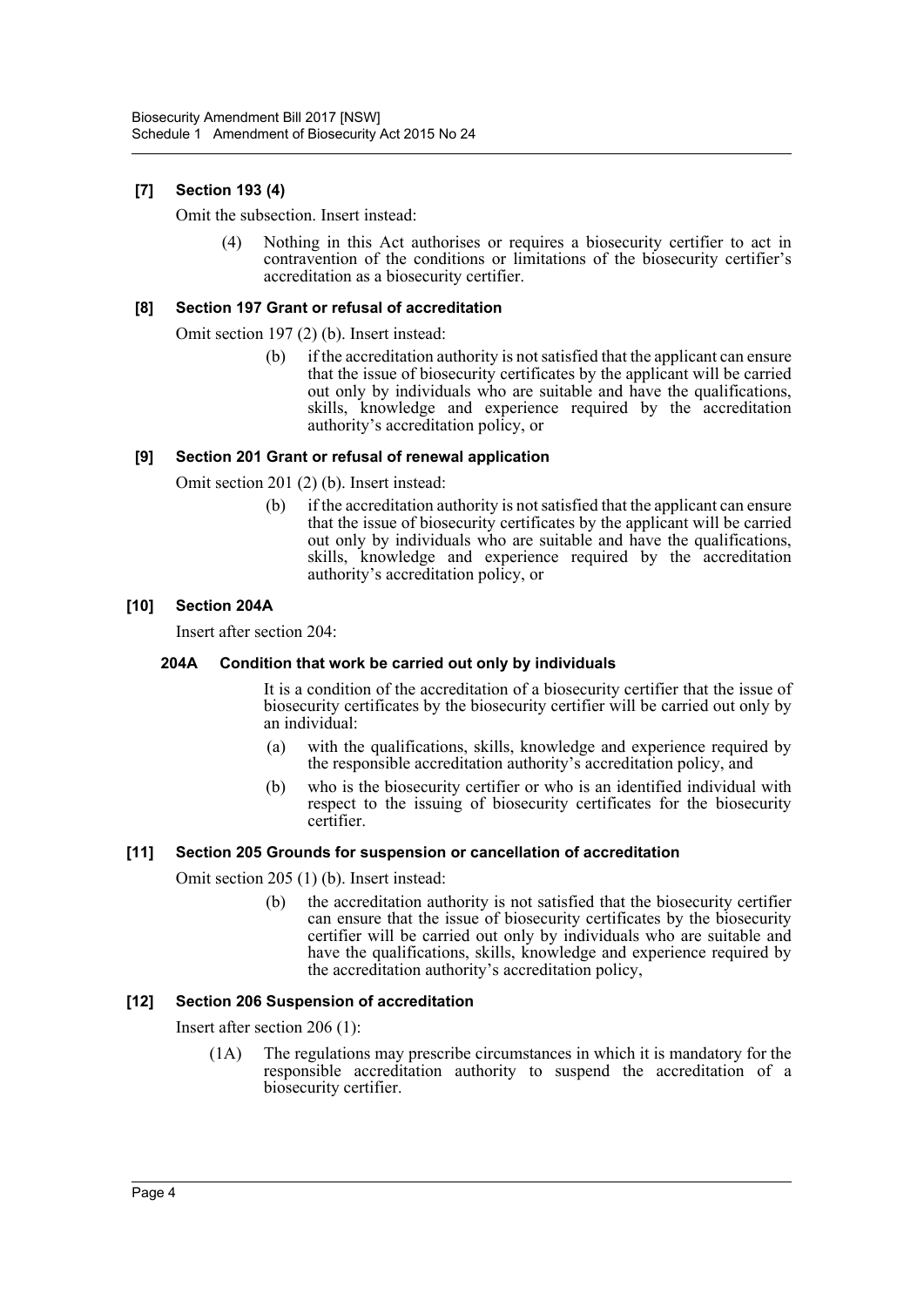(1B) A responsible accreditation authority must suspend the accreditation of a biosecurity certifier if it is mandatory for the accreditation authority to suspend the accreditation.

# **[13] Section 208 Cancellation of accreditation**

Insert after section 208 (1):

- (1A) The regulations may prescribe circumstances in which it is mandatory for the responsible accreditation authority to cancel the accreditation of a biosecurity certifier.
- (1B) A responsible accreditation authority must cancel the accreditation of a biosecurity certifier if it is mandatory for the accreditation authority to cancel the accreditation.

# **[14] Section 211 Offence of contravening conditions of accreditation**

Insert after section 211 (2):

(2A) An offence against this section is an executive liability offence.

# **[15] Sections 214, 215, 218, 219 (1)–(3), 224, 225 (1)–(3), 226 (1) (c) and (2), 228 (3) and 235 (2) (a)**

Omit "carried out" wherever occurring. Insert instead "conducted".

# **[16] Sections 220, 228 and 393 (1) (u)**

Omit "carry out" wherever occurring. Insert instead "conduct".

# **[17] Sections 221, 229 and 241 (2)**

Omit "his or her" wherever occurring. Insert instead "the biosecurity auditor's".

#### **[18] Sections 222 (1) and 230 (1)**

Omit "carrying out" wherever occurring. Insert instead "conduct".

#### **[19] Section 232 General functions**

Omit "carrying out" from section 232 (a). Insert instead "conducting".

#### **[20] Section 233 Entry to premises**

Insert after section 233 (3):

(4) In this section: *biosecurity auditor* includes an individual who is an identified individual with respect to any function of a biosecurity auditor.

# **[21] Section 237 Obstruction of biosecurity auditor**

Insert after section 237 (4):

(5) In this section:

*biosecurity auditor* includes an individual who is an identified individual with respect to any function of a biosecurity auditor.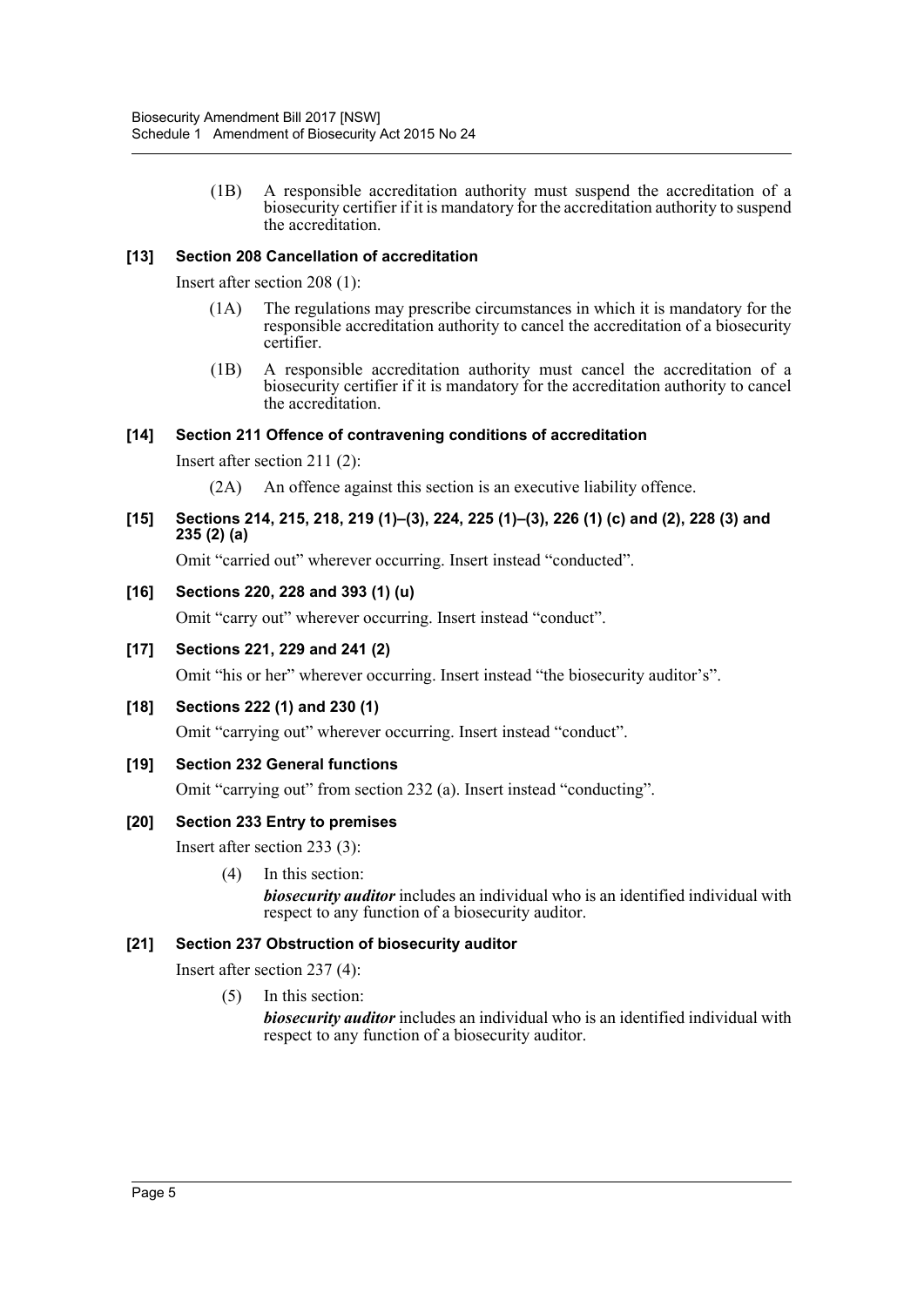# **[22] Section 238 Provision of false or misleading information to biosecurity auditor**

Omit section 238 (3). Insert instead:

(3) In this section: *biosecurity auditor* includes an individual who is an identified individual with respect to the conduct of biosecurity audits by a biosecurity auditor.

#### **[23] Section 240 Appointment policy**

Omit section 240 (2) (a). Insert instead:

- (a) the qualifications, skills, knowledge and experience required with respect to the conduct of biosecurity audits by biosecurity auditors appointed by the accreditation authority,
- (a1) the suitability of individuals to carry out the function of conducting biosecurity audits for biosecurity auditors appointed by the accreditation authority,

# **[24] Section 241 Effect of appointment**

Omit section 241 (1). Insert instead:

(1) Appointment as a biosecurity auditor authorises the biosecurity auditor to conduct biosecurity audits.

# **[25] Section 241 (4)**

Omit the subsection. Insert instead:

(4) Nothing in this Act authorises or requires a biosecurity auditor to act in contravention of the conditions or limitations of the biosecurity auditor's appointment as a biosecurity auditor.

#### **[26] Section 245 Grant or refusal of appointment**

Omit section 245 (2) (b). Insert instead:

(b) if the accreditation authority is not satisfied that the applicant can ensure that the conduct of biosecurity audits by the applicant will be carried out only by individuals who are suitable and have the qualifications, skills, knowledge and experience required by the accreditation authority's appointment policy, or

#### **[27] Section 249 Grant or refusal of renewal application**

Omit section 249 (2) (b). Insert instead:

(b) if the accreditation authority is not satisfied that the applicant can ensure that the conduct of biosecurity audits by the applicant will be carried out only by individuals who are suitable and have the qualifications, skills, knowledge and experience required by the accreditation authority's appointment policy, or

#### **[28] Section 250A**

Insert after section 250:

#### **250A Condition that work be carried out only by individuals**

It is a condition of appointment as a biosecurity auditor that the conduct of biosecurity audits by the biosecurity auditor will be carried out only by an individual: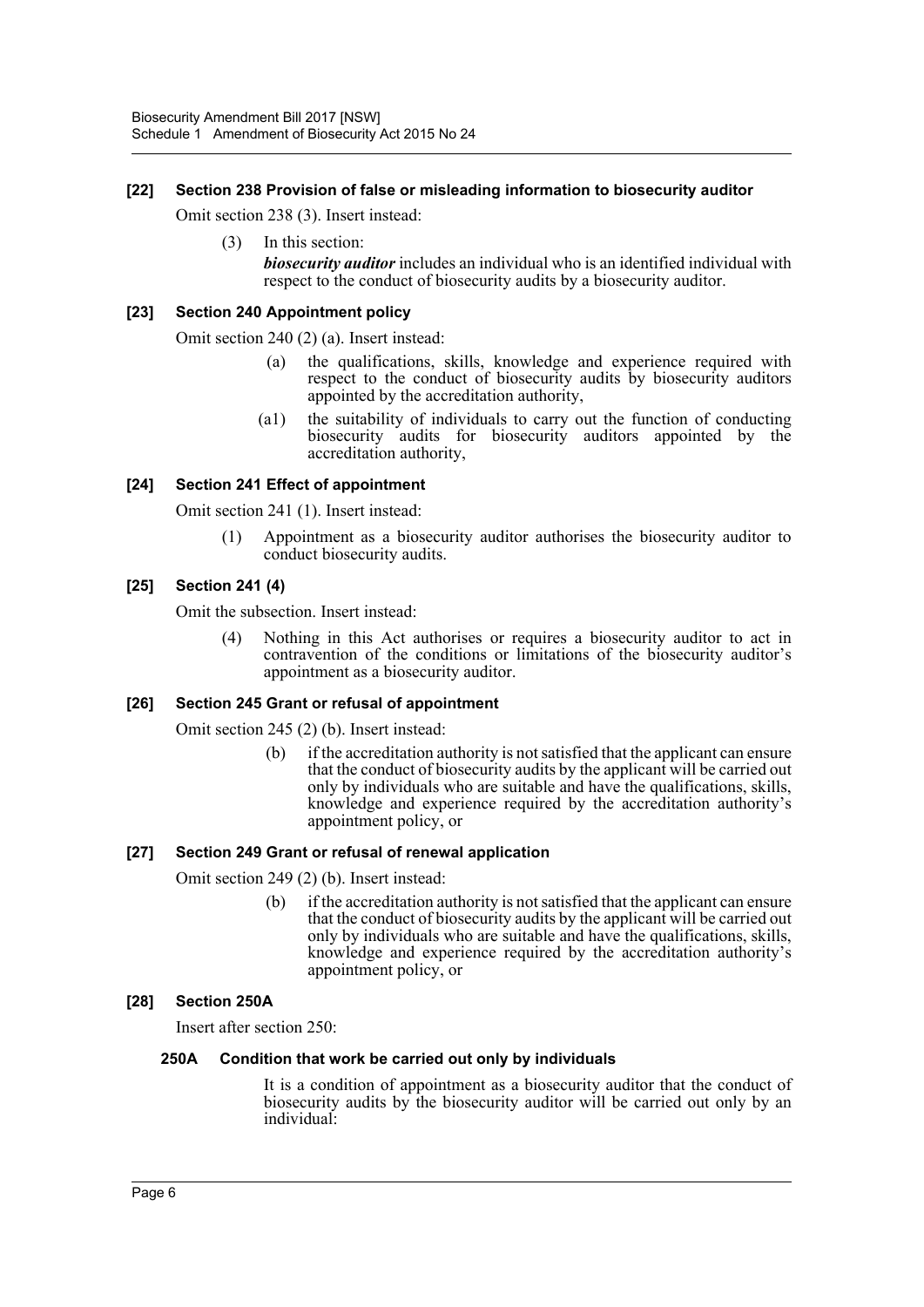- (a) with the qualifications, skills, knowledge and experience required by the responsible accreditation authority's appointment policy, and
- (b) who is the biosecurity auditor or an identified individual with respect to the conduct of biosecurity audits by the biosecurity auditor.

#### **[29] Section 251 Grounds for suspension or cancellation of appointment**

Omit section 251 (1) (b). Insert instead:

(b) the accreditation authority is not satisfied that the biosecurity auditor can ensure that the conduct of biosecurity audits by the biosecurity auditor will be carried out only by individuals who are suitable and have the qualifications, skills, knowledge and experience required by the accreditation authority's appointment policy,

#### **[30] Section 252 Suspension of appointment**

Insert after section 252 (1):

- (1A) The regulations may prescribe circumstances in which it is mandatory for the responsible accreditation authority to suspend the appointment of a biosecurity auditor.
- (1B) A responsible accreditation authority must suspend the appointment of a biosecurity auditor if it is mandatory for the accreditation authority to suspend the appointment.

# **[31] Section 254 Cancellation of appointment**

Insert after section 254 (1):

- (1A) The regulations may prescribe circumstances in which it is mandatory for the responsible accreditation authority to cancel the appointment of a biosecurity auditor.
- (1B) A responsible accreditation authority must cancel the appointment of a biosecurity auditor if it is mandatory for the accreditation authority to cancel the appointment.

#### **[32] Section 257 Offence of contravening conditions of appointment**

Insert after section 257 (2):

(2A) An offence against this section is an executive liability offence.

#### **[33] Section 269A**

Insert after section 269:

#### **269A Condition that work be carried out only by individuals notified to Secretary**

- (1) It is a condition of approval as an accreditation authority that the functions of an accreditation authority will be carried out only by individuals who are notified to the Secretary as individuals who are to carry out those functions for the accreditation authority.
- (2) Notification to the Secretary is not required if the individual carrying out the function is the accreditation authority.